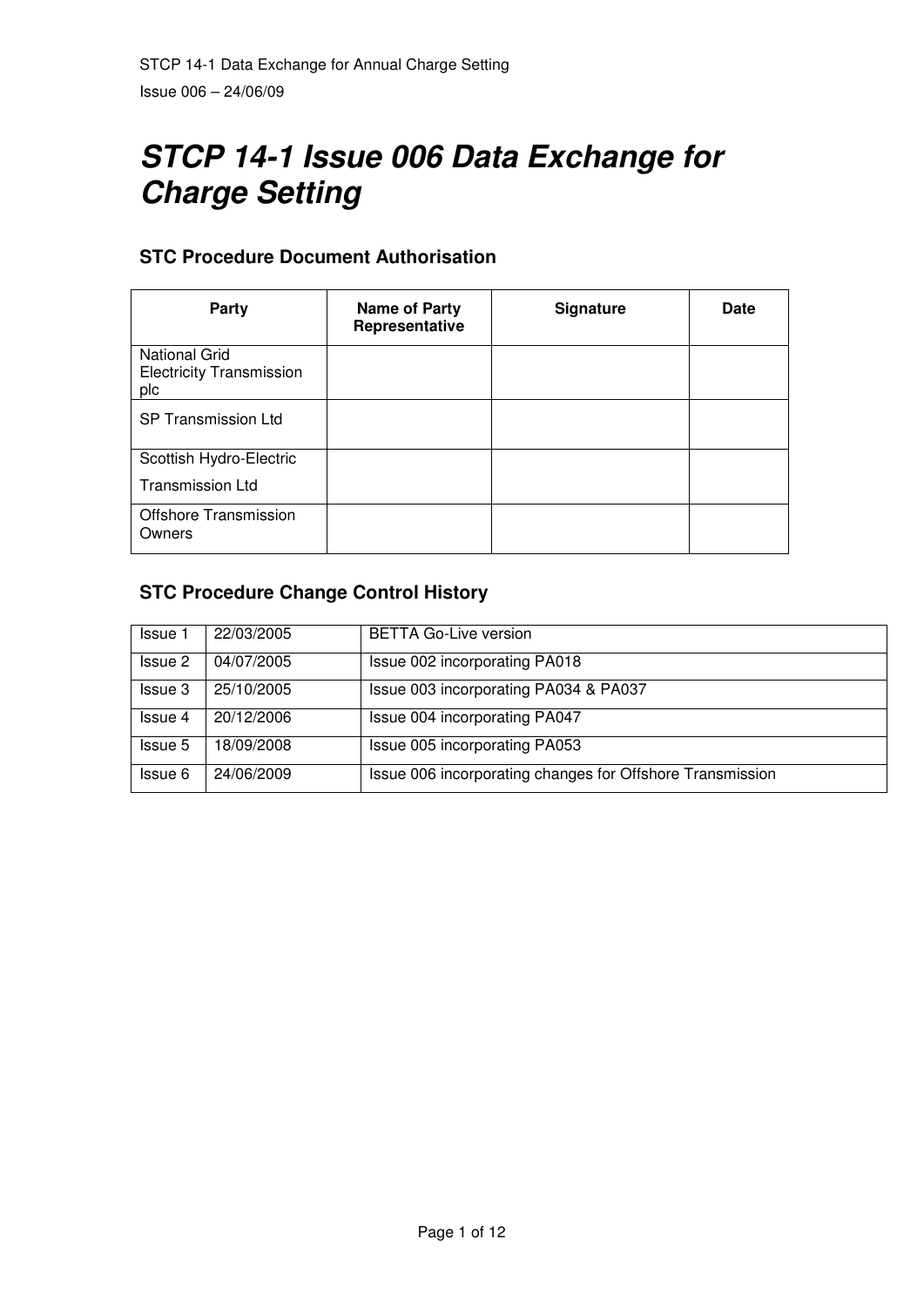STCP 14-1 Data Exchange for Annual Charge Setting

Issue 006 – 24/06/09

## **1 Introduction**

### **1.1 Scope**

- 1.1.1 NGET is responsible for the calculation, development and invoicing of Connection and Transmission Network Use of System (TNUoS) Charges. Connection and TNUoS Charges are set on an annual basis and apply to each Financial Year and NGET requires information from each TO to calculate these charges in accordance with the GB Charging Methodologies.
- 1.1.2 This document describes the data exchange process between NGET and TOs required so that NGET can calculate these charges in accordance with the GB Charging Methodologies.
- 1.1.3 This procedure applies to NGET and TOs. For the purposes of this document, TO means:
	- SPT;
	- SHETL. and
	- All Offshore Transmission Licence holders as appointed by Ofgem

## **1.2 Objectives**

- 1.2.1 The objective of this document is to provide for effective data exchange between NGET and TOs to enable NGET to calculate Connection Charges and Transmission Network Use of System (TNUoS) Charges.
- 1.2.2 To meet this objective, this document specifies the following:
	- the responsibilities of NGET and TOs in relation to data provision related to the calculation of Connection Charges and TNUoS Charges; and
	- the lines of communication to be used.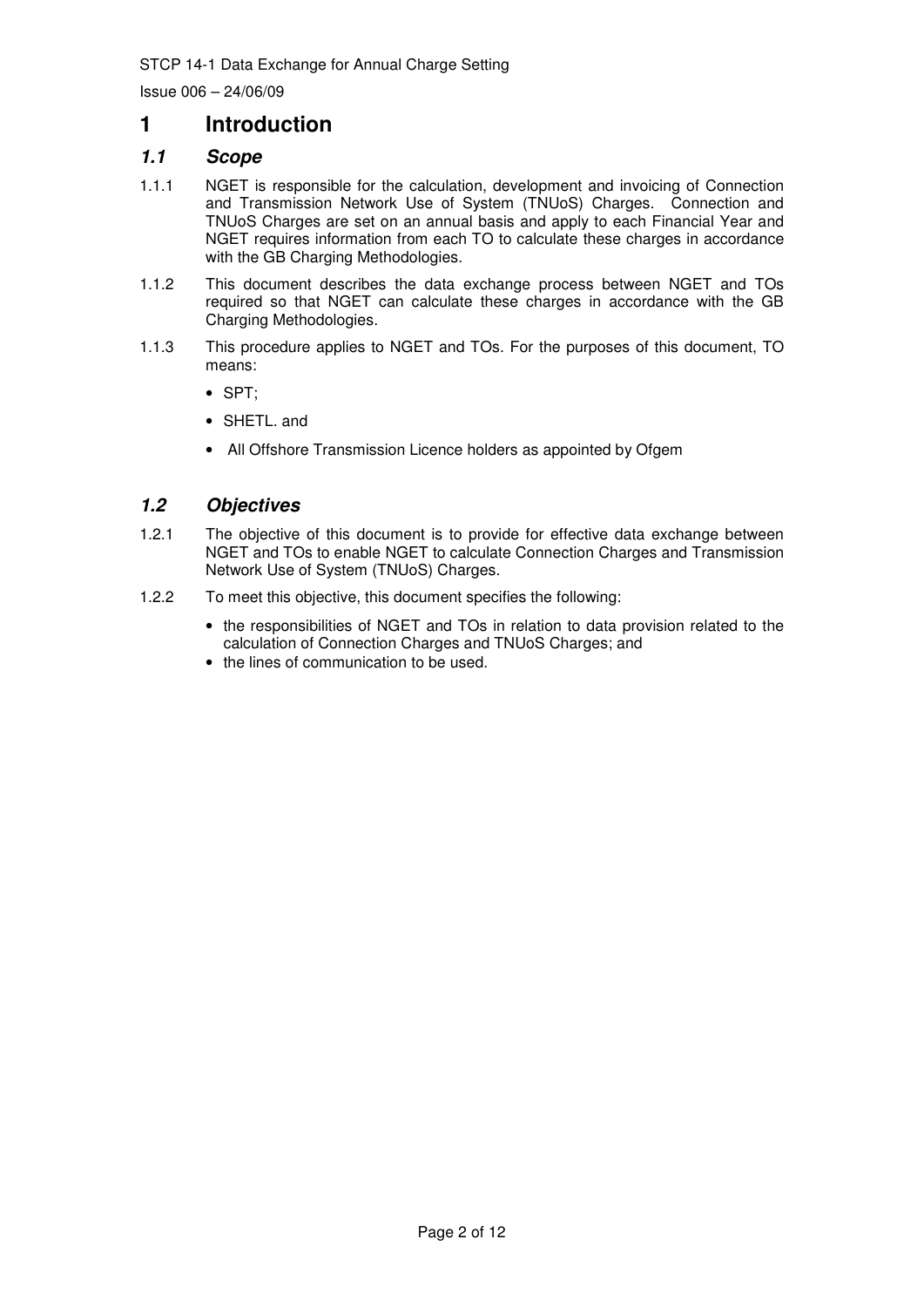## **2 Key Definitions and Interpretation**

### **2.1 For the purposes of STCP14-1:**

- 2.1.1 **GB Charging Methodologies** means the Statement of Use of System Charges, the Statement of the Use of System Charging Methodology and the Statement of the Connection Charging Methodology.
- 2.1.2 **Transmission Running Costs Factor** determines the component of the Connection Charge which recovers the running costs (e.g. rates, operation, indirect overheads), other than those recovered by Site Specific Maintenance Charges, incurred by the Transmission Licensees which can be attributed to Connection Assets.
- 2.1.3 **Connection Assets** are those assets solely required to connect an individual User to the National Electricity Transmission System, which are not and would not normally be used by any other connected party (i.e. single-user assets).
- 2.1.4 **Infrastructure Assets** are those assets of the National Electricity Transmission System which are not Connection (i.e. single-user) Assets.
- 2.1.5 **Scheme-Based Charges** are Connection Charges based on the indicative total GAV of a Scheme to provide a new or modified connection for a single User, prior to "out-turning" as described in Chapter 4 of the Statement of the Connection Charging Methodology.
- 2.1.6 **TSP** is defined in Special Condition J8 of the TO licence for SPT.
- 2.1.7 **TSH** is defined in Special Condition J8 of the TO licence for SHETL.
- 2.1.8 **TOFTOt is defined in Special Condition E12 J2XX of the relevant Offshore TO Licence for OFTO [X]**
- 2.1.9 **December RPI Figure** is the Retail Price Index for the month of December as published by the Office for National Statistics.

## **3 Procedure**

#### **3.1 Overview of Charge Setting Process**

3.1.1 An overview of the annual charge setting process is pictorially represented in Appendix A and interfaces between NGET and TOs is represented in the swim lane diagram in Appendix B.

## **3.2 Connection Charge Setting**

- 3.2.1 As part of the annual process for setting Connection Charges, it is necessary for the TOs to provide NGET with certain information in order to enable the calculation of Site Specific Maintenance Charges and the Transmission Running Costs Factor.
- 3.2.2 The data required for the calculation of Site Specific Maintenance Charges are the £m forecasts of maintenance costs relating solely to Connection Assets within each TO area. This figure should be provided to 2 decimal places.
- 3.2.3 In order to aid this calculation, NGET will provide a list of Connection Assets to each TO detailing:
	- Site
	- Customer
	- Asset description
	- Age
	- Commissioning Year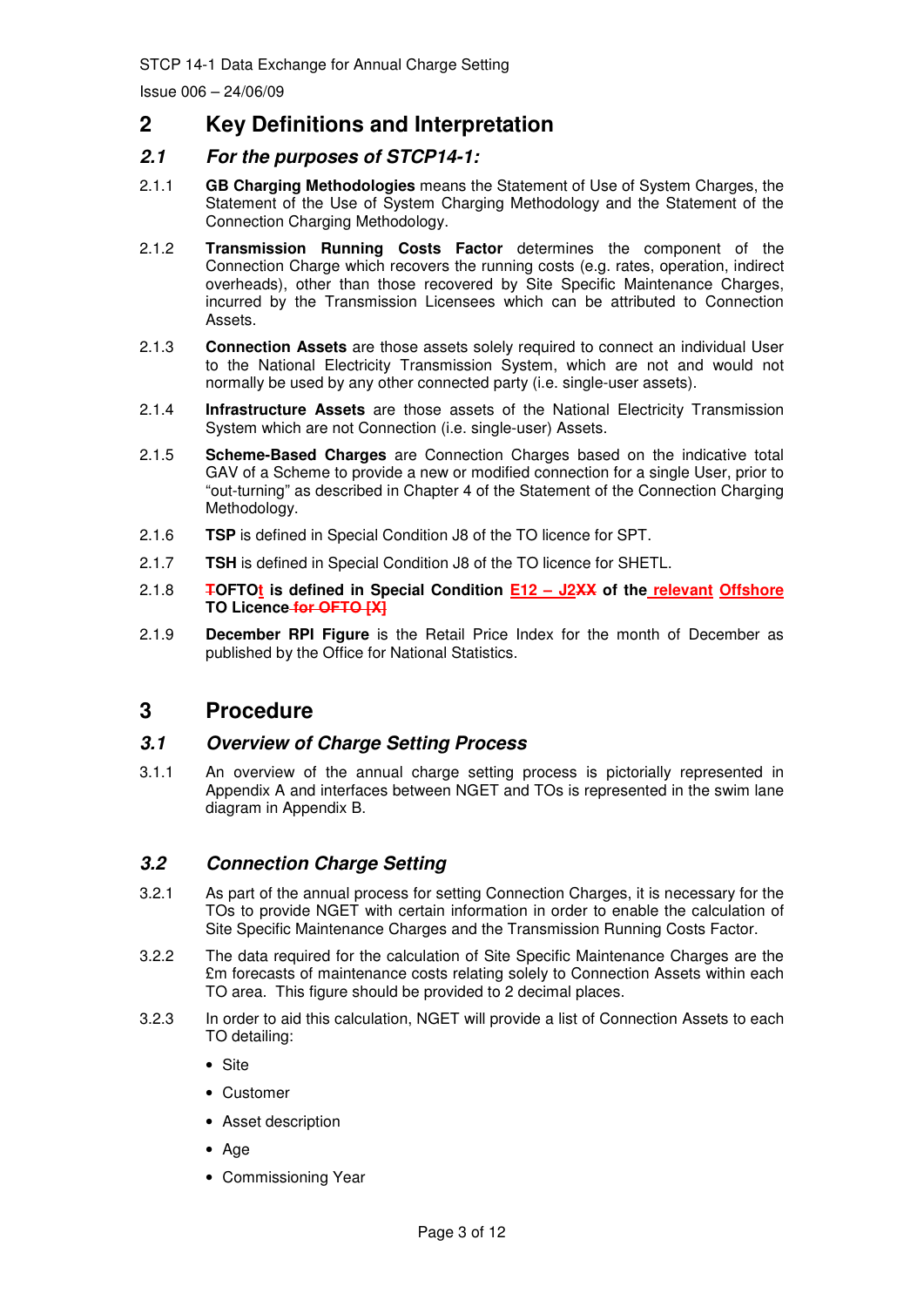- STCP 14-1 Data Exchange for Annual Charge Setting
- Issue 006 24/06/09
	- Current charging year's GAV
	- Current charging year's NAV
	- Any Scheme-Based Charges applicable in the charging year to be calculated
- 3.2.4 This list of Connection Assets by each of the three Parties forms the total GB Connection Asset GAV. Any change to a TO's Connection Asset database should be notified to NGET by the TO at the point of preparation of the TO Construction Offer, in accordance with the process described in STCP18-1, and the resultant amendments to the TO's Charges should be made in accordance with STCP13-1 paragraphs 3.2.1 to 3.2.3, inclusive.
- 3.2.5 The data required for the calculation of the Transmission Running Costs Factor should take the form of a TO-determined percentage of TO Connection Assets (as referenced in the list provided by NGET and incorporating any TO amendments), over the TO's total system assets (i.e. Connection Assets + Infrastructure Assets). This percentage should be provided to two decimal places.
- 3.2.6 Technically, in accordance with the Statement of the Connection Charging Methodology, this data is only required (and would therefore only be used) at the start of each price review period. However, for monitoring purposes, it is important that this information is provided on an annual basis in order to allow for decisions as to whether a "within price control period" change should be undertaken.
- 3.2.7 As part of the information provision for the charge setting process NGET and the TOs shall agree the RPI indexation to apply to the Gross Asset Values of each Connection Asset (where applicable). This figure shall be calculated to two decimal places e.g. 3.37%, which is equivalent to a factor of 1.0337.
- 3.2.8 NGET will e-mail a request to both TOs requesting the data (and incorporating the list of assets referred to in 3.2.3 above) by the  $1<sup>st</sup>$  October each year. In case of a delay in sending these requests, NGET will notify the TO charging contact and give an estimated date for sending the request.
- 3.2.9 Each TO is required to provide the data requested by e-mail (along with any amendments which may be required to the list of Connection Assets) by  $31^{\circ}$ October or one month after receiving the email referred to in 3.2.8 above.
- 3.2.10 NGET shall provide all necessary assistance in response to any reasonable query from the TOs regarding the data request.
- 3.2.11 Each TO shall provide all necessary assistance in response to any reasonable query from NGET regarding the data submitted by that TO.

## **3.3 Charge Setting Parameter Review**

- 3.3.1 The GB Charging Methodologies may contain parameters used in the calculation of charges which are normally fixed but which may be reviewed at regular intervals, e.g. for the start of a new price control period. Additional data may be required by NGET in order to undertake a review of a charging parameter.
- 3.3.2 Where such information is required, NGET will endeavour to provide 30 days notice before a formal request is made.
- 3.3.3 Each TO will endeavour to provide the data requested by e-mail within 30 days of receipt of the data request or within timescales agreed by both NGET and the TO.

#### **3.4 TNUoS Charge Setting**

3.4.1 By 1 November each year, the TOs will provide NGET with a best forecast of either TSP, TSH or **H**OFTOt<sup>1</sup> as appropriate, for the following Financial Year. The TOs will update and provide a final forecast of TSP, TSH and  $\overline{H}$ OFTOt  $\overline{I}$ by 25 January, after the December RPI Figure has been released.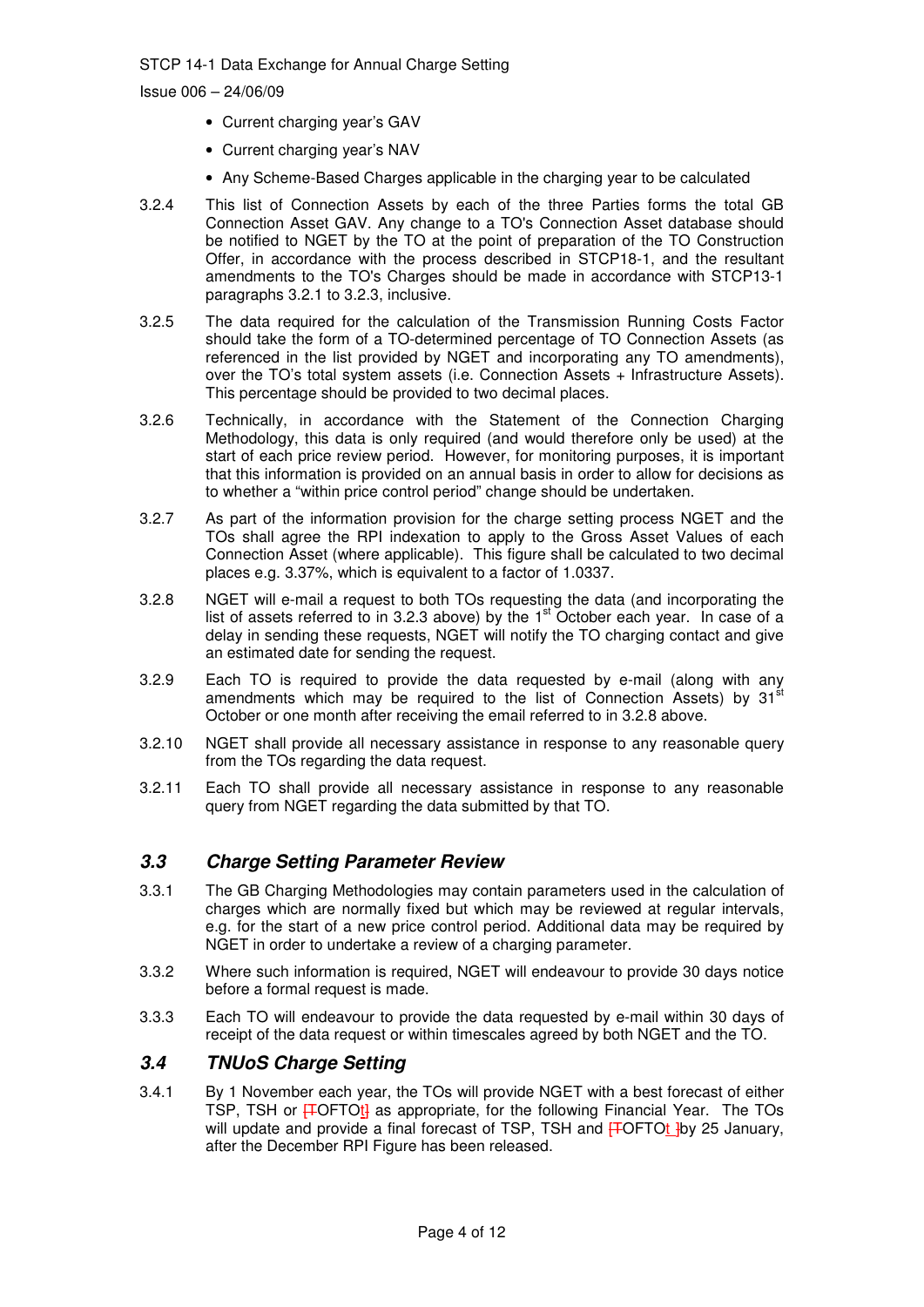#### **3.5 TNUoS Charge Setting – Expansion Constant data requirements**

- 3.5.1 At the start of a price control period it is necessary for the TOs to supply NGET with certain information to enable the calculation of the Expansion Constant as used in the Transport Model to calculate TNUoS tariffs. The expansion constant expressed in £/MWkm, represents the annuitised value of the transmission infrastructure capital investment required to transport 1MW over 1km. For further information see the GB Charging Methodologies.
- 3.5.2 To calculate the Overhead Line £/MW.km, each TO is required to supply their cost of construction per route km and the amount of route km's installed over the last 10 years broken down into:
	- Operating Voltage,
	- Tower type,
	- Winter Continuous Rating
	- Conductor count/type
	- Operating temperature.
- 3.5.3 To calculate the Cable £/MW.km, each TO is required to supply their average transmission cable length and the predicted cost of construction (both rural and urban and cable sealing ends) broken down into:
	- Operating Voltage,
	- Winter Continuous Rating.
- 3.5.4 To calculate the Annuity factor which is used to convert the £/MWkm figure into an annual figure, each TO is required to supply their average asset life for their circuit routes.
- 3.5.5 To calculate the TO specific expansion factors, each TO is required to identify their total circuit route km split by voltage and identify how much of it is planned on being uprated to 275 or 400kV.
- 3.5.6 Each TO is required to provide the requested data by e-mail by the 31st October in the year prior to the start of a new price control. NGET will give 60 days notice of this information requirement.
- 3.5.7 Appendix C details pro-formas with sample data for Overhead Line, Cable and Other.
- 3.5.8 The TO will endeavour to provide the data based on the assumptions set out in Appendix D. However, it is recognised that the data will only be available based on the particular operating practices of the TO.

# **4 Use of Substitute Data**

- 4.1.1 Where no data is provided by the TO or the data is subject to dispute, NGET shall use, for the purposes of calculating the transmission charges to apply to its customers, the data that it believes to be the most accurate until NGET is satisfied with the data provided or any dispute has been resolved.
- 4.1.2 For the avoidance of doubt, the use of substitute data as referred to in paragraph 4.1.1 will not affect the invoicing of NGET by the TO for the purposes defined in STCP 13-1.
- 4.1.3 Where NGET has used substitute data, NGET shall notify the relevant TO(s).
- 4.1.4 If applicable, once any dispute has been resolved, charges shall be revised on the basis of the appropriate data.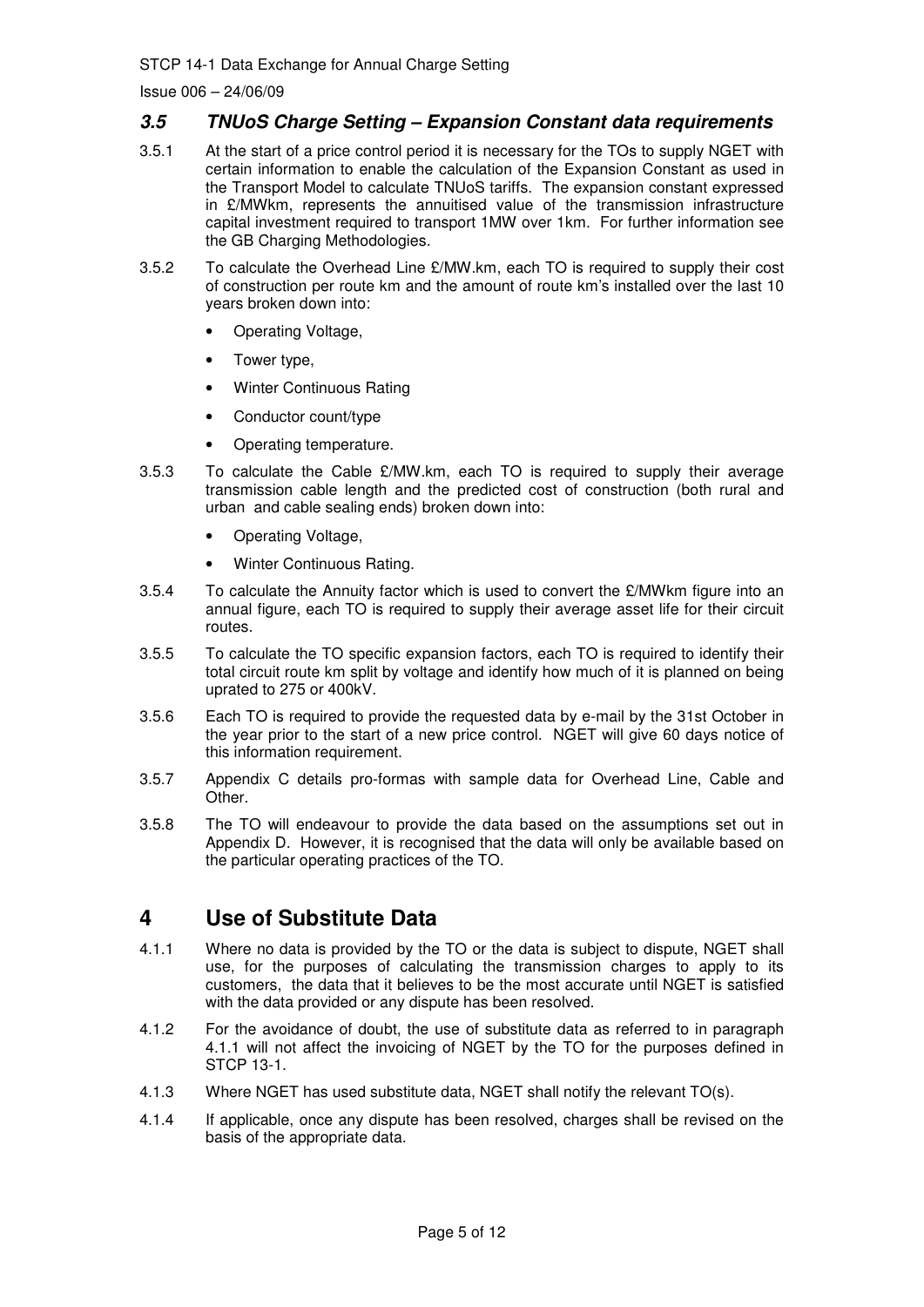STCP 14-1 Data Exchange for Annual Charge Setting Issue 006 – 24/06/09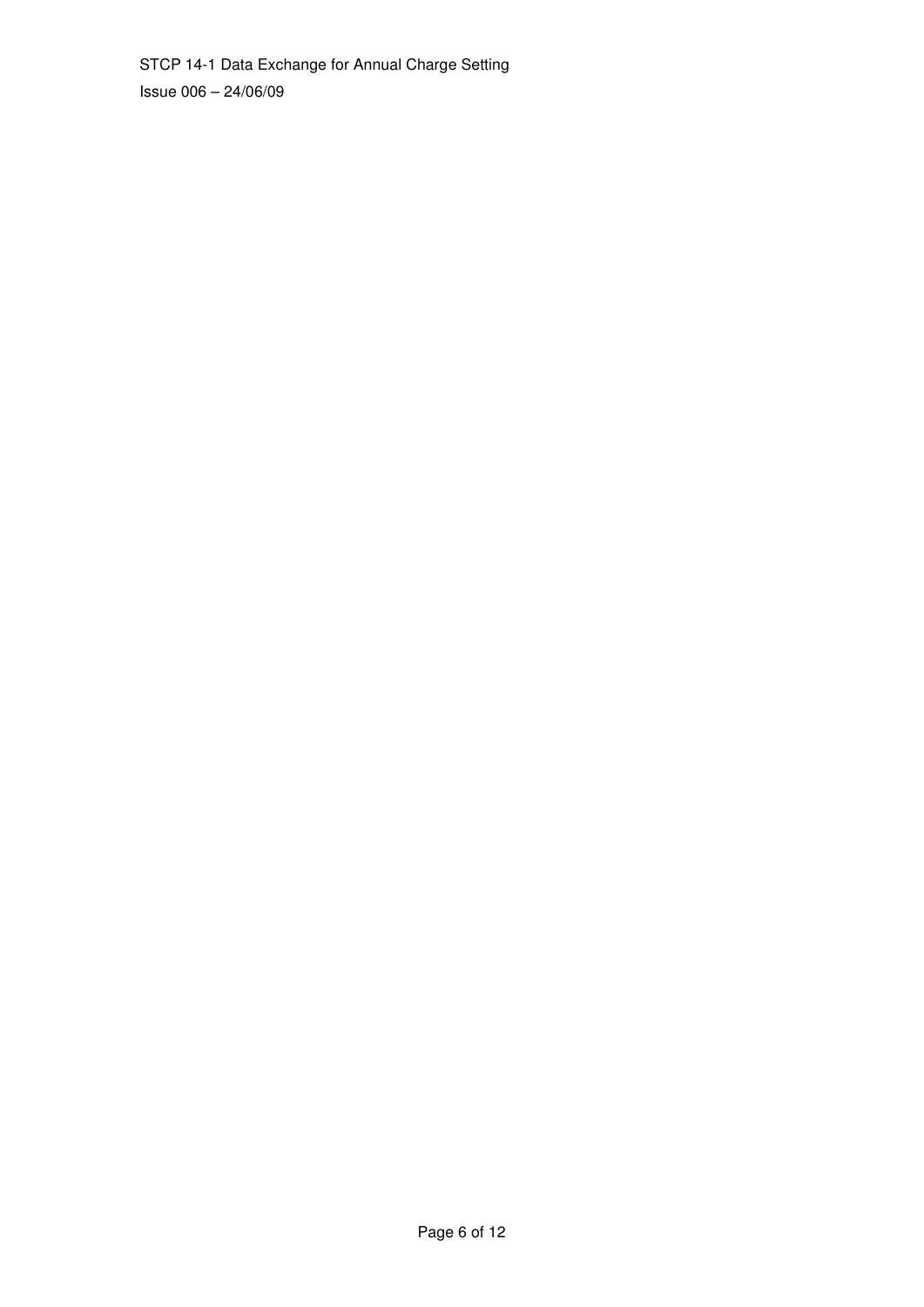# **Appendix A: Overview of Annual Charge Setting Process**

Note that the Process Diagrams shown in this Appendix A are for information only. In the event of any contradiction between the process represented in this Appendix and the process described elsewhere in this STCP, then the text elsewhere in this STCP shall prevail.

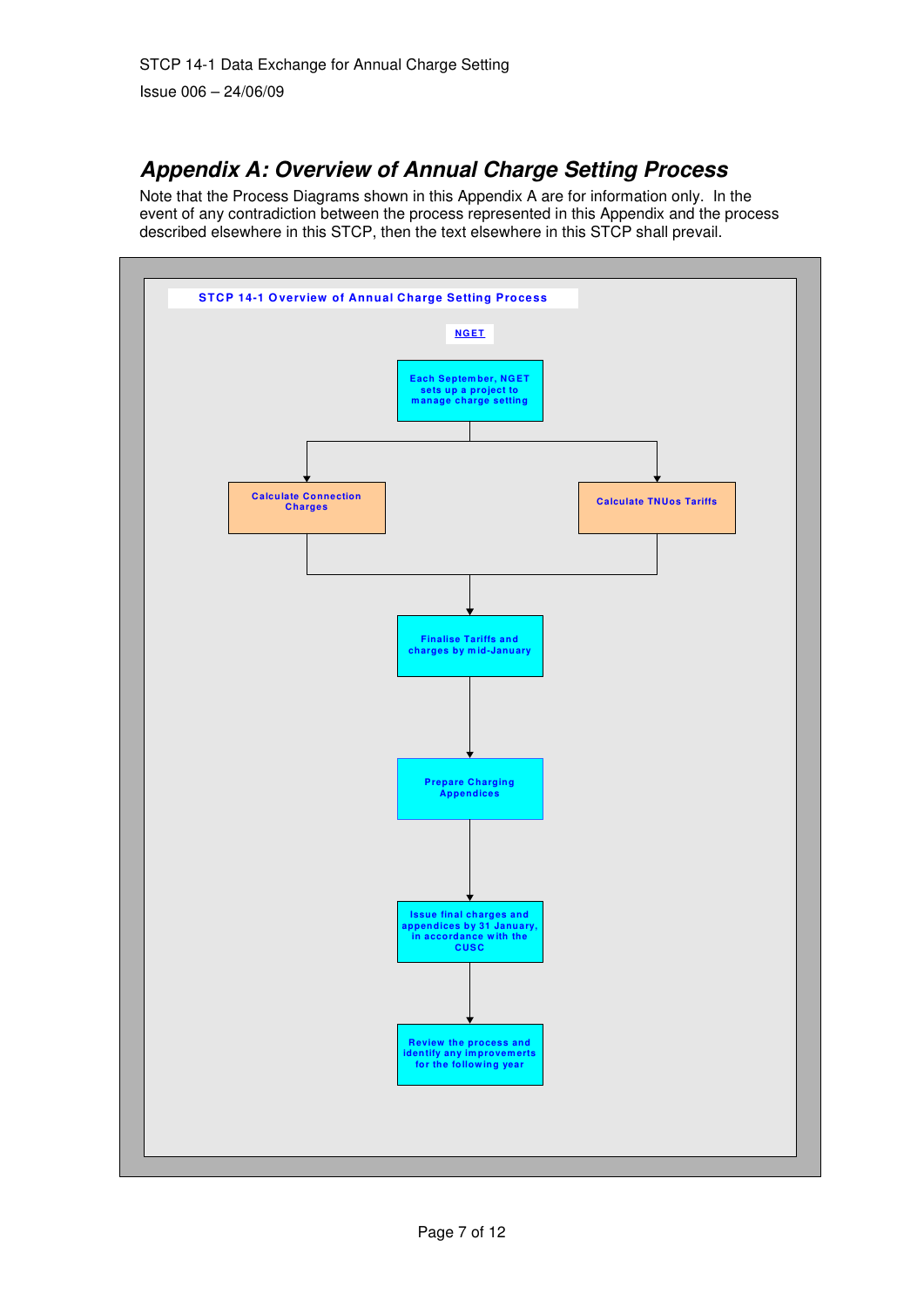# **Appendix B: Detailed Flow Diagram**

Note that the Process Diagrams shown in this Appendix B are for information only. In the event of any contradiction between the process represented in this Appendix and the process described elsewhere in this STCP, then the text elsewhere in this STCP shall prevail.

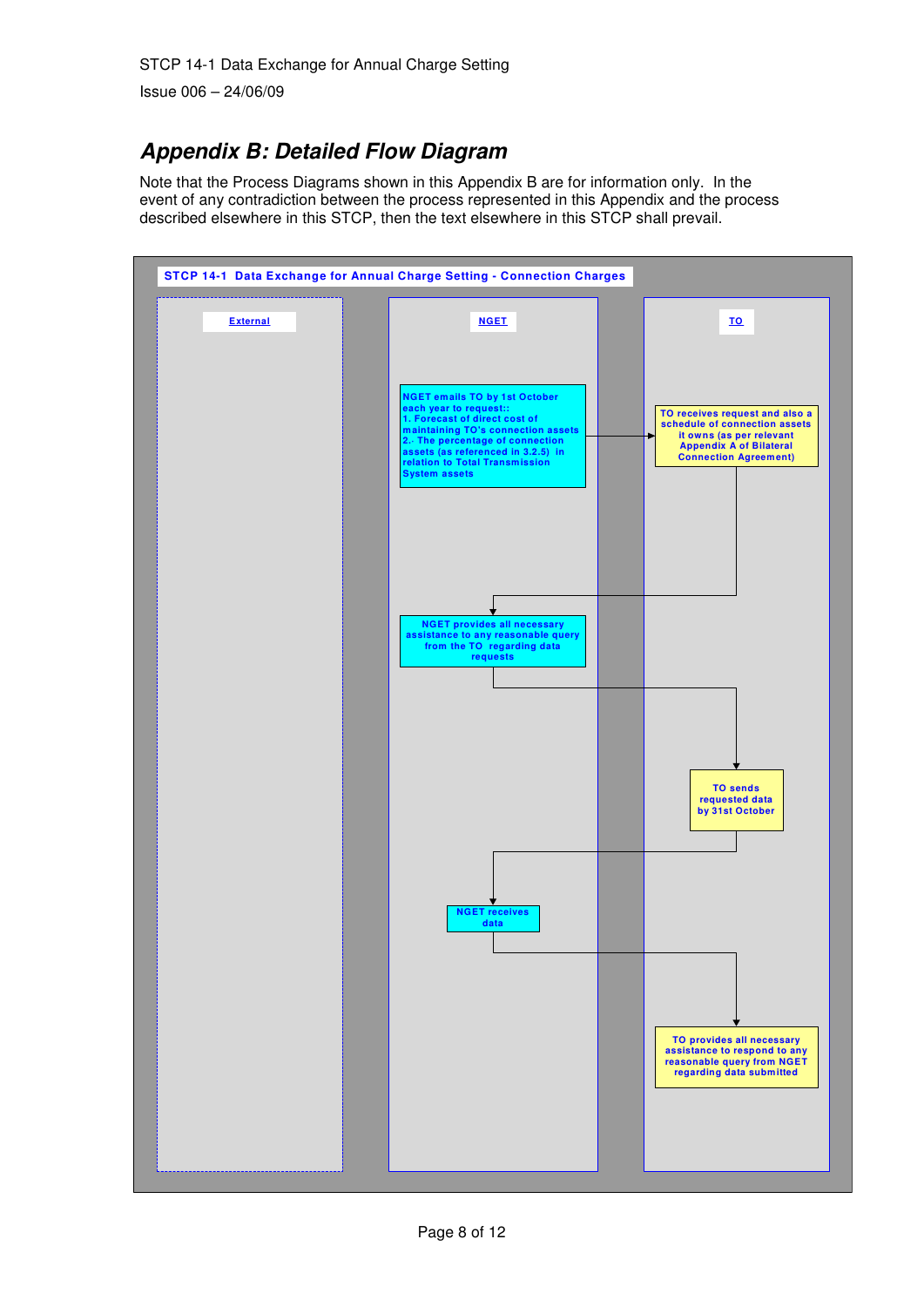# **Appendix C: Expansion Constant Tables**

# **Expansion Constants OHL**

#### **Cost of Construction (£/km)**

| Voltage      | <b>Tower Type</b> | <b>Conductor &amp; count</b> | <b>Temp</b>    | <b>Route MVA</b><br>(winter) | E(000)/km<br><b>Double Circuit</b> | <b>Cct Length</b><br>$(km)$ < 10 Yrs<br>old | <b>Notes</b> |
|--------------|-------------------|------------------------------|----------------|------------------------------|------------------------------------|---------------------------------------------|--------------|
| 400kV        | L12               | 2 x 700mm AAAC               | 75℃            | 5040                         | £600                               | 170                                         |              |
| 275kV        | L66               | 2 x 300mm AAAC               | $65^{\circ}$ C | 1350                         | £410                               | 30                                          |              |
| <b>132kV</b> | ∟7                | 1 x 300mm AAAC               | 75℃            | 482                          | £350                               | $\boldsymbol{0}$                            |              |

#### **Assumptions**

- 1. Costs are estimated costs per km of new overhead lines assuming a normal route of 30km or more in length with 70 percent of towers of the suspension type
- 2. Rating is as per TGN26, winter post-fault. Note it is ROUTE, ie 2\* circuit rating.
- 3. Assume no road, motorway, dual carriageway, railway, powerline or canal crossings. 4. Assume no requirement for extra height towers.
- 
- 5. Exclude land costs
- 6. Exclude bay costs

**Note**: Data is example data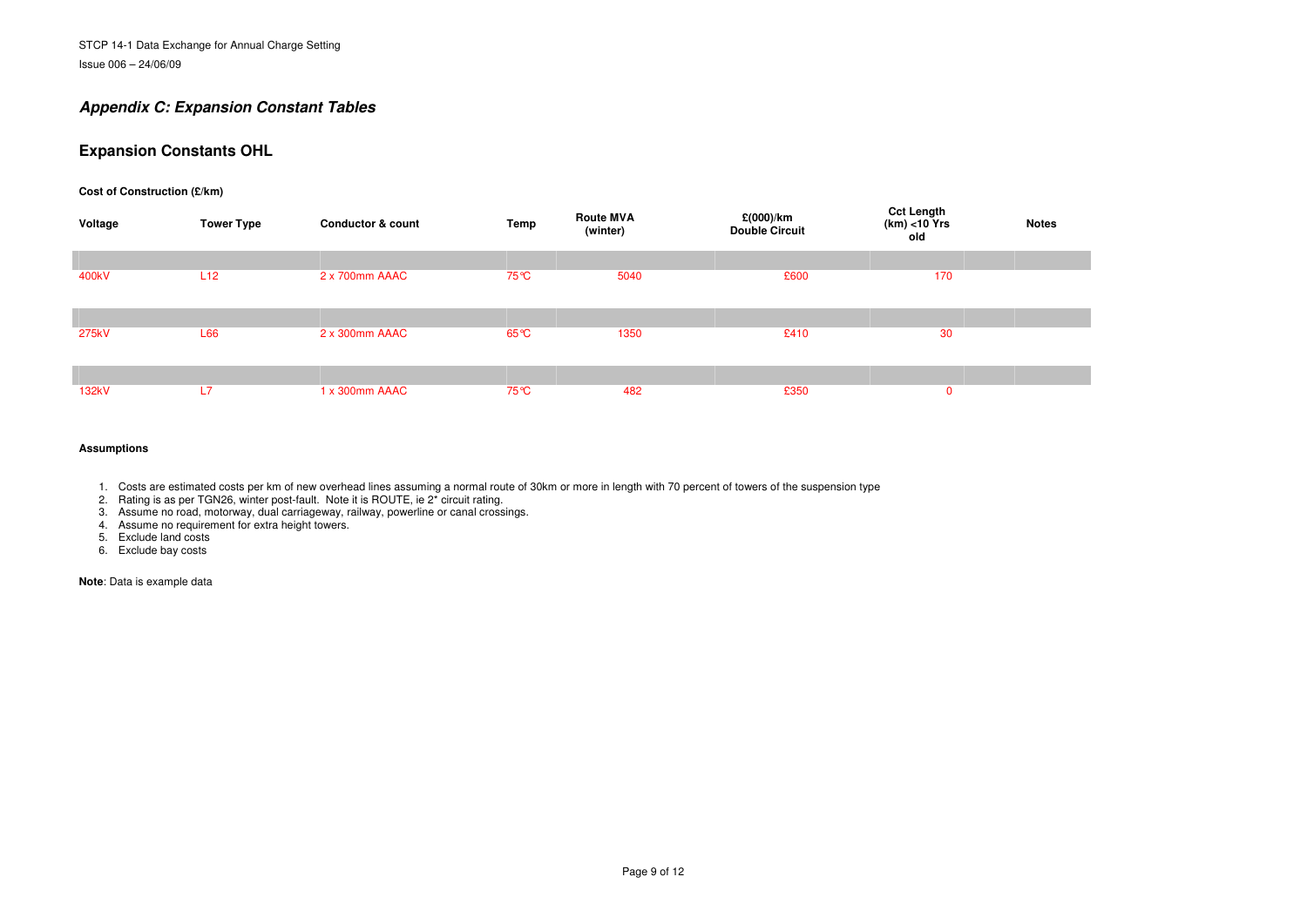# **Expansion Constants CABLE**

#### **Cost of Construction (£/km)**

| Voltage | Cables equivalent to double circuit<br>overhead line construction type | Route<br><b>MVA</b><br>(winter) | E(000)/km<br><b>RURAL</b> | E(000)/km<br><b>URBAN</b> | <b>Cable Sealing</b><br>End (Both) | <b>Notes</b> |
|---------|------------------------------------------------------------------------|---------------------------------|---------------------------|---------------------------|------------------------------------|--------------|
|         |                                                                        |                                 |                           |                           |                                    |              |
| 400kV   | 1320MVA Double Cct                                                     | 2640                            | £2,100                    | N/A                       | £1,400                             |              |
|         |                                                                        |                                 |                           |                           |                                    |              |
|         |                                                                        |                                 |                           |                           |                                    |              |
| 275kV   | 1320MVA Double Cct                                                     | 2640                            | £1,700                    | N/A                       | £1,200                             |              |
|         |                                                                        |                                 |                           |                           |                                    |              |
|         |                                                                        |                                 |                           |                           |                                    |              |
| 132kV   | 1 x 630mm Cu                                                           | 160                             | £250                      | £1,000                    | £420                               |              |

#### **Assumptions**

- 1. Cable ratings have assumed to correspond to the post-fault continuous winter rating of the equivalent overhead line<br>2. Route profiles have been taken to be reasonably flat and requiring only one stop-joint bay per 2km
- 2. Route profiles have been taken to be reasonably flat and requiring only one stop-joint bay per 2km
- 3. Cable sealing end costs include test charges and other fixed items such as oil tanks, link pillars and boxes
- 4. Joint costs include link boxes/pillars and associated bonding leads, structures and foundations and stop joins costs include for oil tanks
- 5. Cable costs include joints at the normal maximum drum length interval for the size of cable, plus auxiliary cables, bonding leads and associated contractors engineering and design costs 6. For cable installations where it is necessary to adopt forced cooling to meet the specified power transmission rating, the route interval between cooling stations has assumed to be 2km and the estimates include system p work, pumping and heat exchanger equipment, associated sundries, also civil and land costs for the cooling stations
- 7. Ignore costs of minor works such as diversion of services and obtaining consents over public and private property.<br>8. Assume no railway or river crossings
- 
- 8. Assume no railway or river crossings<br>9. Assume no SF6 cable sealing ends Assume no SF6 cable sealing ends
- 10. Assume XLPE cable for 132kV
- 
- 11. Excludes bay costs

**Note**: Data is example data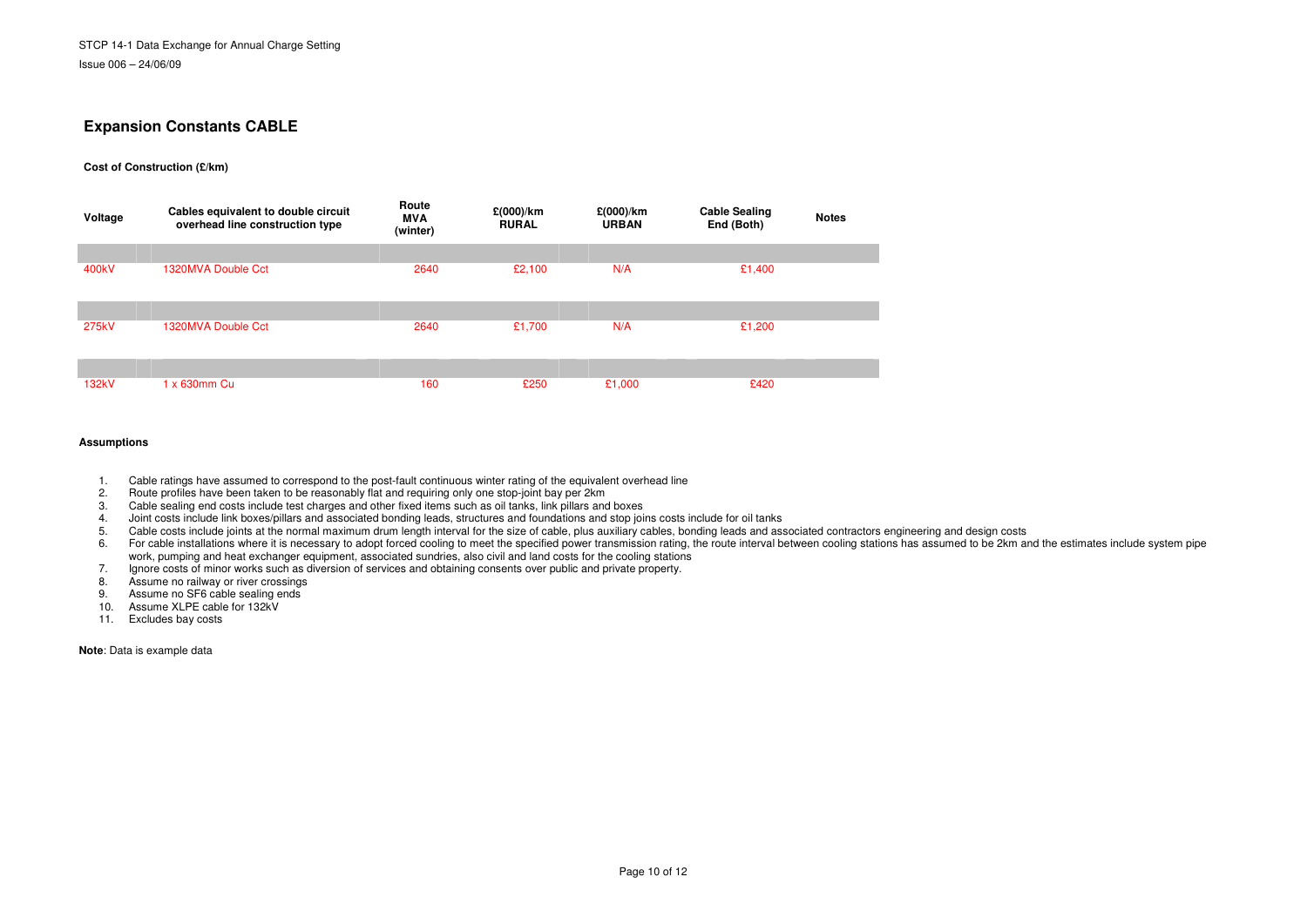# **Expansion Constants OTHER**

### **Supplementary data:**

Q1 What is the average asset life for your OHL and Cable routes?

# **50 years OHL & Cables**

Q2 Please populate the following table:

|                    | Total 132kV due to be uprated to (as per<br>SYS) |       |  |
|--------------------|--------------------------------------------------|-------|--|
| Total 132kV cct km | 400kV                                            | 275kV |  |
| 1,803              |                                                  |       |  |
| 3,290              | 1,021                                            |       |  |
|                    | Summary                                          |       |  |

| New 275kV GB table | Summary<br>Total 275kV cct km |       | Total 275kV capable of<br>being uprated to 400kV |  |
|--------------------|-------------------------------|-------|--------------------------------------------------|--|
|                    | <b>SPT</b>                    | 1.711 | 1.540                                            |  |
|                    | <b>SHETL</b>                  | 1.562 | 1.206                                            |  |

**Note**: Data is example data